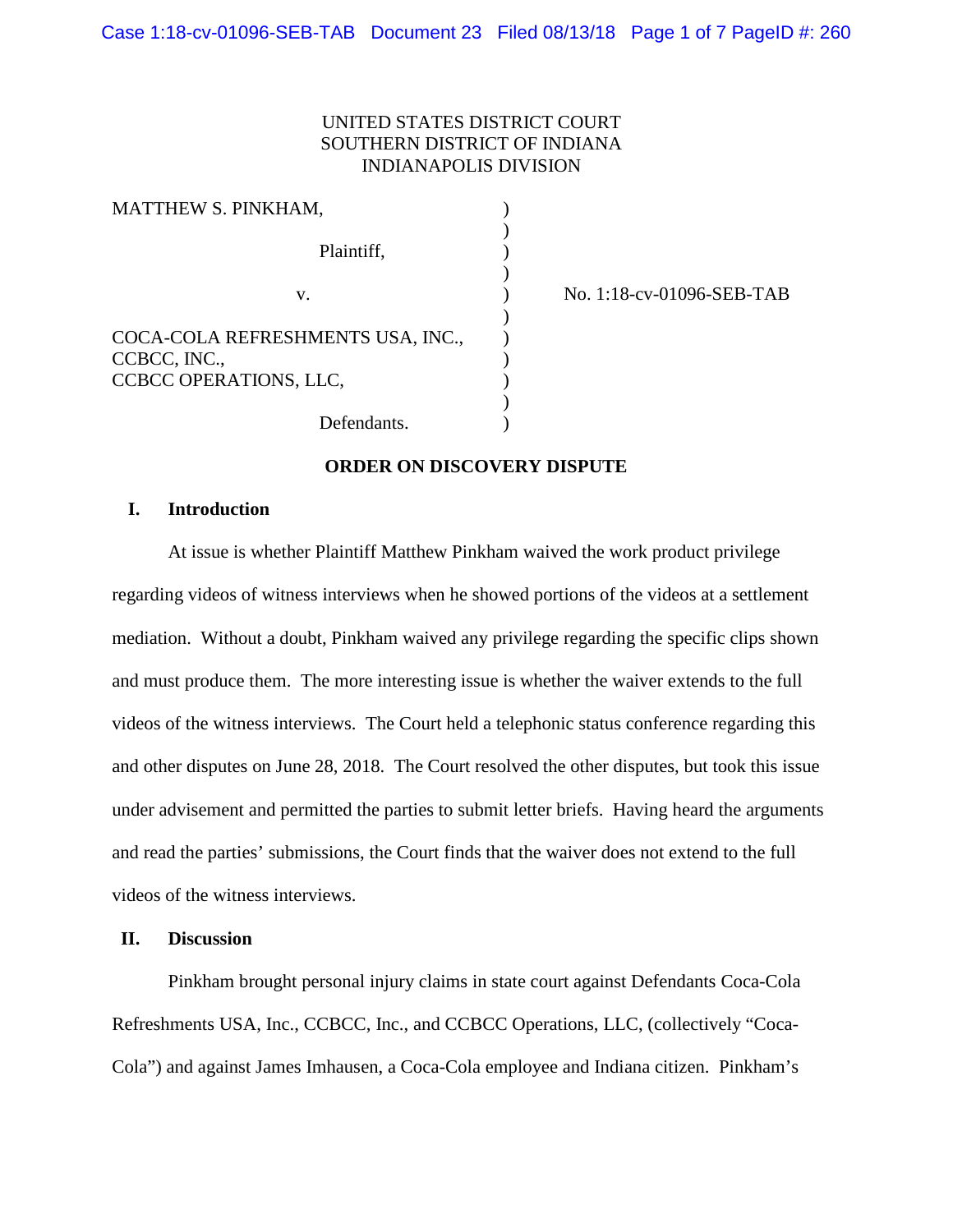## Case 1:18-cv-01096-SEB-TAB Document 23 Filed 08/13/18 Page 2 of 7 PageID #: 261

claims arise from a vehicle collision between Pinkham and Imhausen that occurred roughly three years ago. Pinkham settled his claim against Imhausen, and Coca-Cola later removed the action to this Court based on diversity jurisdiction. However, prior to removal, the parties held a settlement mediation, during which the parties presented opening statements in a joint session. During his opening statement, Pinkham's counsel showed clips of videos of four witness statements. Coca-Cola now wants Pinkham to produce the full videos of the witnesses' statements.

The parties agree that the witness statement videos are work product, but dispute whether work product protection has been waived. Plaintiff argues that he did not waive the protection when he showed portions of the videos because the mediation was governed by the Indiana Alternative Dispute Resolution Rules, which the parties agreed to and are part of Indiana's civil procedure rules. Coca-Cola responds that the ADR rules do not prohibit discovery of the witness statements. Coca-Cola seeks to extend the alleged waiver to the full videos under Federal Rule of Evidence 502(a). Pinkham responds that Coca-Cola benefited from his limited disclosure because Coca-Cola had not investigated for itself and that Indiana's explicit policy encouraging settlement weighs against disclosure.

Indiana's ADR Rule 2.11 provides protections for mediations, but its text does not create a discovery privilege for facts discussed at the mediation. Rule 2.11 states:

#### **(A) Confidentiality.**

(1) Mediation sessions shall be confidential and closed to all persons other than the parties of record, their legal representatives, and persons invited or permitted by the mediator.

(2) The confidentiality of mediation may not be waived.

(3) A mediator shall not be subject to process requiring the disclosure of any matter occurring during the mediation except in a separate matter as required by law.

2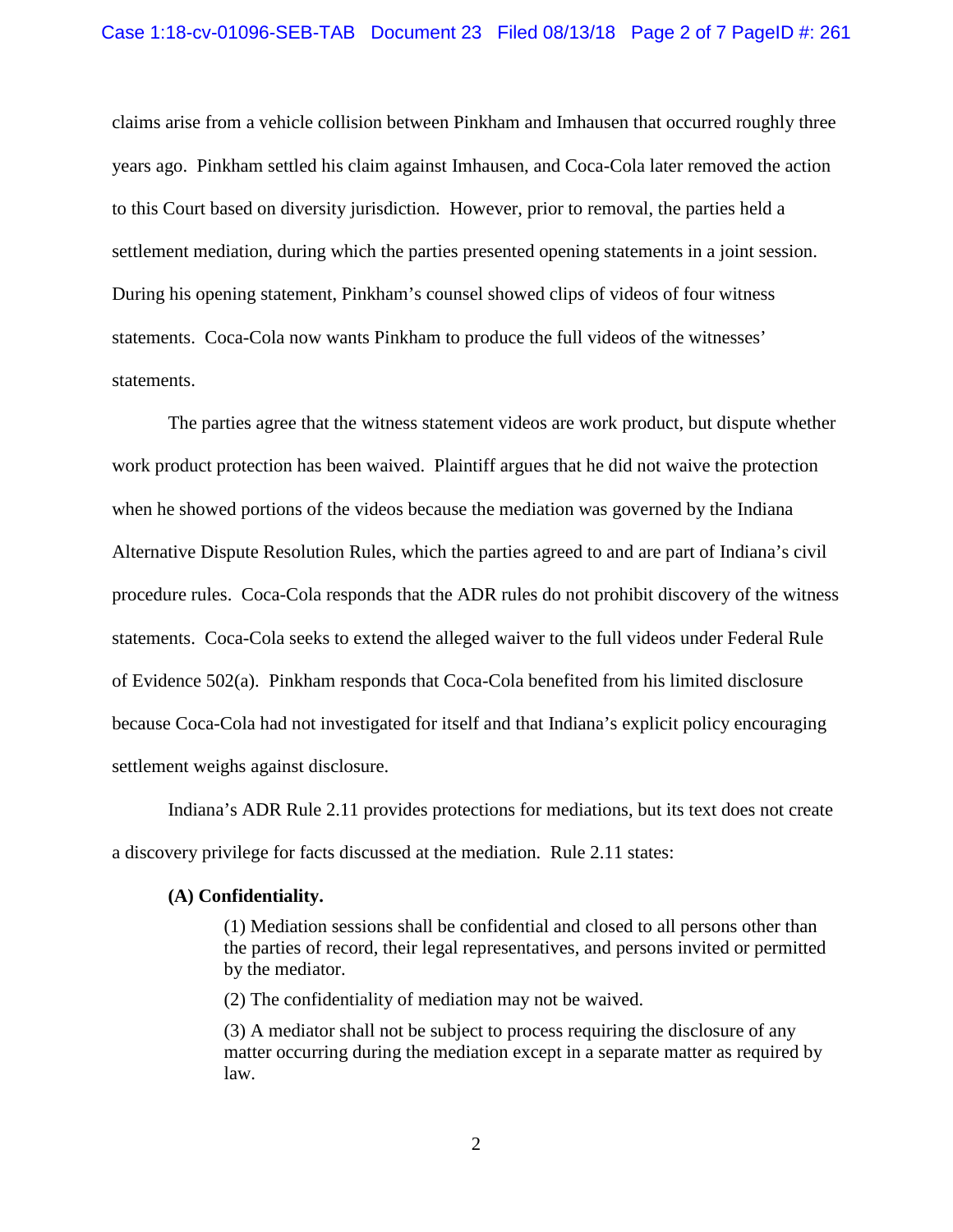(4) This Rule shall not prohibit the disclosure of information authorized or required by law.

## **(B) Admissibility.**

(1) Mediation shall be regarded as settlement negotiations governed by Indiana Evidence Rule 408.

(2) Evidence discoverable outside of mediation shall not be excluded merely because it was discussed or presented in the course of mediation.

[IN ST ADR Rule 2.11.](https://www.westlaw.com/Document/N76BDD110B6EC11DB8050D108B1AFD816/View/FullText.html?transitionType=Default&contextData=(sc.Default)&VR=3.0&RS=da3.0) "The rationale for that general rule is that the law favors out of court compromises and that a party who yields certain points in an effort to effectuate such a compromise should not be prejudiced if those efforts fail." *[Bridges v. Metromedia Steakhouse](https://www.westlaw.com/Document/I3e6f5998d44f11d983e7e9deff98dc6f/View/FullText.html?transitionType=Default&contextData=(sc.Default)&VR=3.0&RS=da3.0&fragmentIdentifier=co_pp_sp_578_166)  Co., L.P.*[, 807 N.E.2d 162, 166 \(Ind. App. 2004\).](https://www.westlaw.com/Document/I3e6f5998d44f11d983e7e9deff98dc6f/View/FullText.html?transitionType=Default&contextData=(sc.Default)&VR=3.0&RS=da3.0&fragmentIdentifier=co_pp_sp_578_166)

Rule 2.11(A) arguably creates a discovery privilege with regard to the mediator, and Indiana courts interpret this ban broadly. *See [In re March, 1994 Spec. Grand Jury](https://www.westlaw.com/Document/Id39a82e9563e11d997e0acd5cbb90d3f/View/FullText.html?transitionType=Default&contextData=(sc.Default)&VR=3.0&RS=da3.0&fragmentIdentifier=co_pp_sp_345_1172)*, 897 F. Supp. [1170, 1172 \(S.D. Ind. 1995\)](https://www.westlaw.com/Document/Id39a82e9563e11d997e0acd5cbb90d3f/View/FullText.html?transitionType=Default&contextData=(sc.Default)&VR=3.0&RS=da3.0&fragmentIdentifier=co_pp_sp_345_1172) (applying a previous version of the rule and calling it a "mediators' privilege"); *K.L. v. E.H.*[, 6 N.E.3d 1021, 1031 \(Ind. App. 2014\)](https://1.next.westlaw.com/Document/I39282e9ac07811e3b58f910794d4f75e/View/FullText.html?transitionType=UniqueDocItem&contextData=(sc.RelatedInfo)&userEnteredCitation=6+N.E.3d+1031#co_pp_sp_7902_1031) (refusing to allow mediator testimony regarding behavior at mediation in a child custody dispute). However, Pinkham cites no authority for a privilege that would exclude from discovery information discussed at a settlement mediation. Rather, "the rule does not require the exclusion of any evidence otherwise discoverable merely because it is presented in the course of compromise negotiations." *[R.R.](https://www.westlaw.com/Document/Ia7849a94d39a11d99439b076ef9ec4de/View/FullText.html?transitionType=Default&contextData=(sc.Default)&VR=3.0&RS=da3.0&fragmentIdentifier=co_pp_sp_578_130)  [Donnelley & Sons Co. v. N. Tex.](https://www.westlaw.com/Document/Ia7849a94d39a11d99439b076ef9ec4de/View/FullText.html?transitionType=Default&contextData=(sc.Default)&VR=3.0&RS=da3.0&fragmentIdentifier=co_pp_sp_578_130) Steel Co., Inc.*, 752 N.E.2d 112, 130 (Ind. App. 2001). A broad discovery privilege that prohibits parties from seeking discovery based on anything they learn in a mediation would be impossible to police and contrary to established practice.

Pinkham's arguments that the confidentiality of the mediation cannot be waived and that Rule 2.11(B) invokes Rule 408 of the Indiana Rules of Evidence are unpersuasive. Confidentiality prohibits disclosure to third parties; it is not a privilege against discovery. And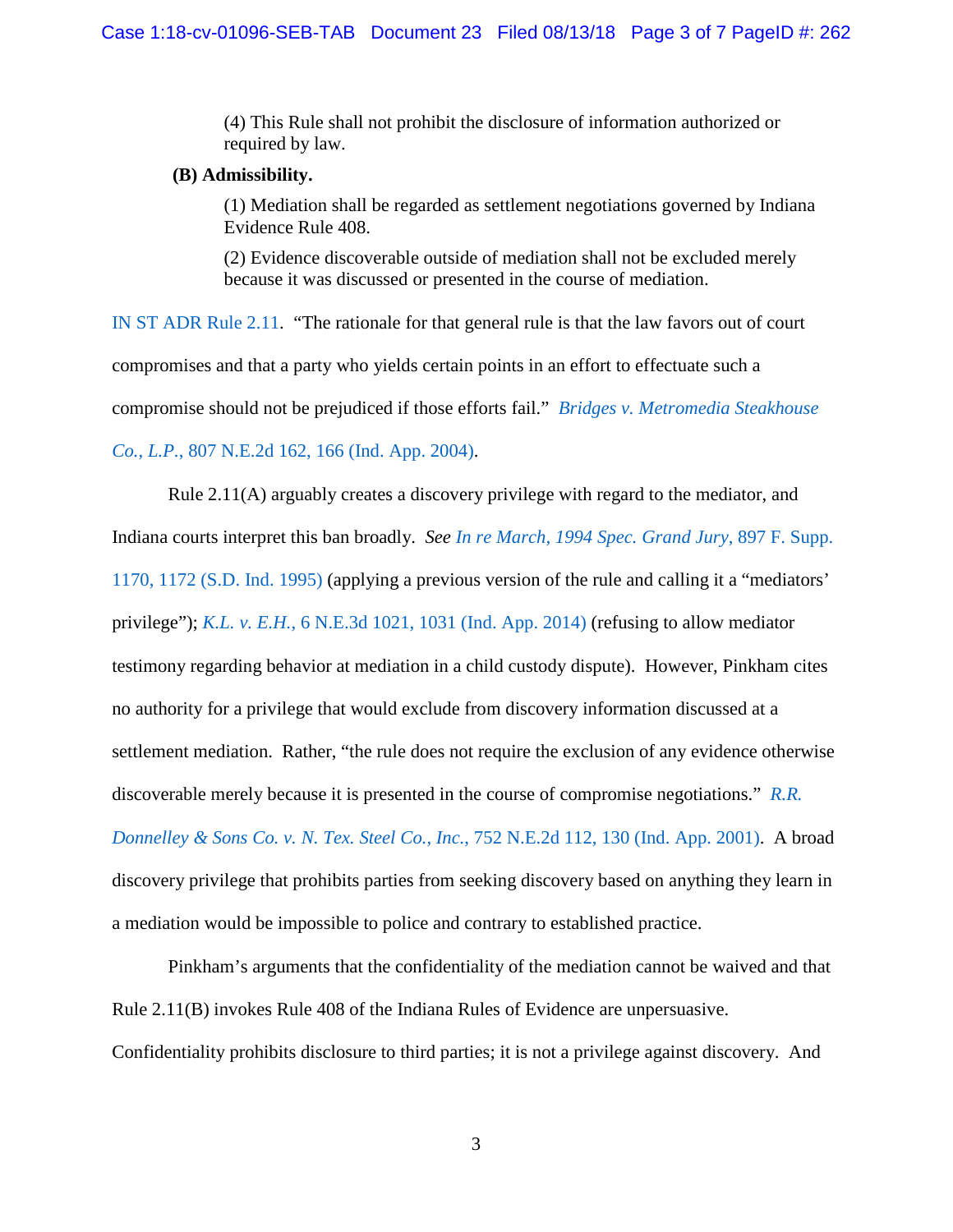Rule 408 concerns the admissibility of evidence at trial and has nothing to do with whether something is discoverable. [Ind. R. Evid. 408.](https://1.next.westlaw.com/Document/N86B0C370B6EC11DB8050D108B1AFD816/View/FullText.html?originationContext=documenttoc&transitionType=CategoryPageItem&contextData=(sc.Default))

Nonetheless, turning over the full videos of the witness statements would not be fair under Federal Rule of Evidence  $502(a)$ , which governs whether to extend a waiver to undisclosed work product material. The work product doctrine excludes from discovery "documents and tangible things that are prepared in anticipation of litigation or for trial." [Fed.](https://www.westlaw.com/Document/NCBF83860B96411D8983DF34406B5929B/View/FullText.html?transitionType=Default&contextData=(sc.Default)&VR=3.0&RS=da3.0)  [R. Civ. P. 26\(b\)\(3\)\(A\).](https://www.westlaw.com/Document/NCBF83860B96411D8983DF34406B5929B/View/FullText.html?transitionType=Default&contextData=(sc.Default)&VR=3.0&RS=da3.0) "[T]he work-product doctrine is designed to serve dual purposes: (1) to protect an attorney's thought processes and mental impressions against disclosure; and (2) to limit the circumstances in which attorneys may piggyback on the fact-finding investigation of their more diligent counterparts." *[Sandra T.E. v. S. Berwyn Sch. Dist. 100](https://www.westlaw.com/Document/Ic9cb94283bd111df8bf6cd8525c41437/View/FullText.html?transitionType=Default&contextData=(sc.Default)&VR=3.0&RS=da3.0&fragmentIdentifier=co_pp_sp_506_621)*, 600 F.3d 612, 621– [22 \(7th Cir. 2010\);](https://www.westlaw.com/Document/Ic9cb94283bd111df8bf6cd8525c41437/View/FullText.html?transitionType=Default&contextData=(sc.Default)&VR=3.0&RS=da3.0&fragmentIdentifier=co_pp_sp_506_621) *[Menasha Corp. v. U.S. Dept. of Justice](https://www.westlaw.com/Document/I20bf54ab7b7b11e2bae89fc449e7cd17/View/FullText.html?transitionType=Default&contextData=(sc.Default)&VR=3.0&RS=da3.0&fragmentIdentifier=co_pp_sp_506_847)*, 707 F.3d 846, 847 (7th Cir. 2013) ("The opposing party 'shouldn't be allowed to take a free ride on the other party's research, or get the inside dope on that party's strategy . . . .'") (quoting *[Mattenson v. Baxter Healthcare](https://www.westlaw.com/Document/I9a35585aa2f711da8ccbb4c14e983401/View/FullText.html?transitionType=Default&contextData=(sc.Default)&VR=3.0&RS=da3.0&fragmentIdentifier=co_pp_sp_506_768)  Corp.*[, 438 F.3d 763, 768 \(7th Cir. 2006\)\)](https://www.westlaw.com/Document/I9a35585aa2f711da8ccbb4c14e983401/View/FullText.html?transitionType=Default&contextData=(sc.Default)&VR=3.0&RS=da3.0&fragmentIdentifier=co_pp_sp_506_768). Still, parties can show they are entitled to opposing counsel's work product by demonstrating "substantial need" and an inability to obtain the information without "undue hardship." *Sandra T.E.*[, 600 F.3d at 622](https://www.westlaw.com/Document/Ic9cb94283bd111df8bf6cd8525c41437/View/FullText.html?transitionType=Default&contextData=(sc.Default)&VR=3.0&RS=da3.0&fragmentIdentifier=co_pp_sp_506_622) (quoting [Fed. R. Civ. P.](https://www.westlaw.com/Document/NCBF83860B96411D8983DF34406B5929B/View/FullText.html?transitionType=Default&contextData=(sc.Default)&VR=3.0&RS=da3.0)   $26(b)(3)(A)(ii)$ ).

When a party waives work product protections by disclosing protected material, parties may also be entitled to an opponent's undisclosed work product if extension of the waiver is warranted under [Federal Rule of Evidence 502\(a\).](https://www.westlaw.com/Document/N70C0CBE0898211DDADD3DD882F0DF02B/View/FullText.html?transitionType=Default&contextData=(sc.Default)&VR=3.0&RS=da3.0) However, a waiver extends to undisclosed material "only if: (1) the waiver was intentional; (2) the disclosed and undisclosed communications or information concern the same subject matter; and (3) they ought in fairness to be considered together." [Fed. R. Evid. 502\(a\).](https://www.westlaw.com/Document/N70C0CBE0898211DDADD3DD882F0DF02B/View/FullText.html?transitionType=Default&contextData=(sc.Default)&VR=3.0&RS=da3.0) "Determining whether the undisclosed

4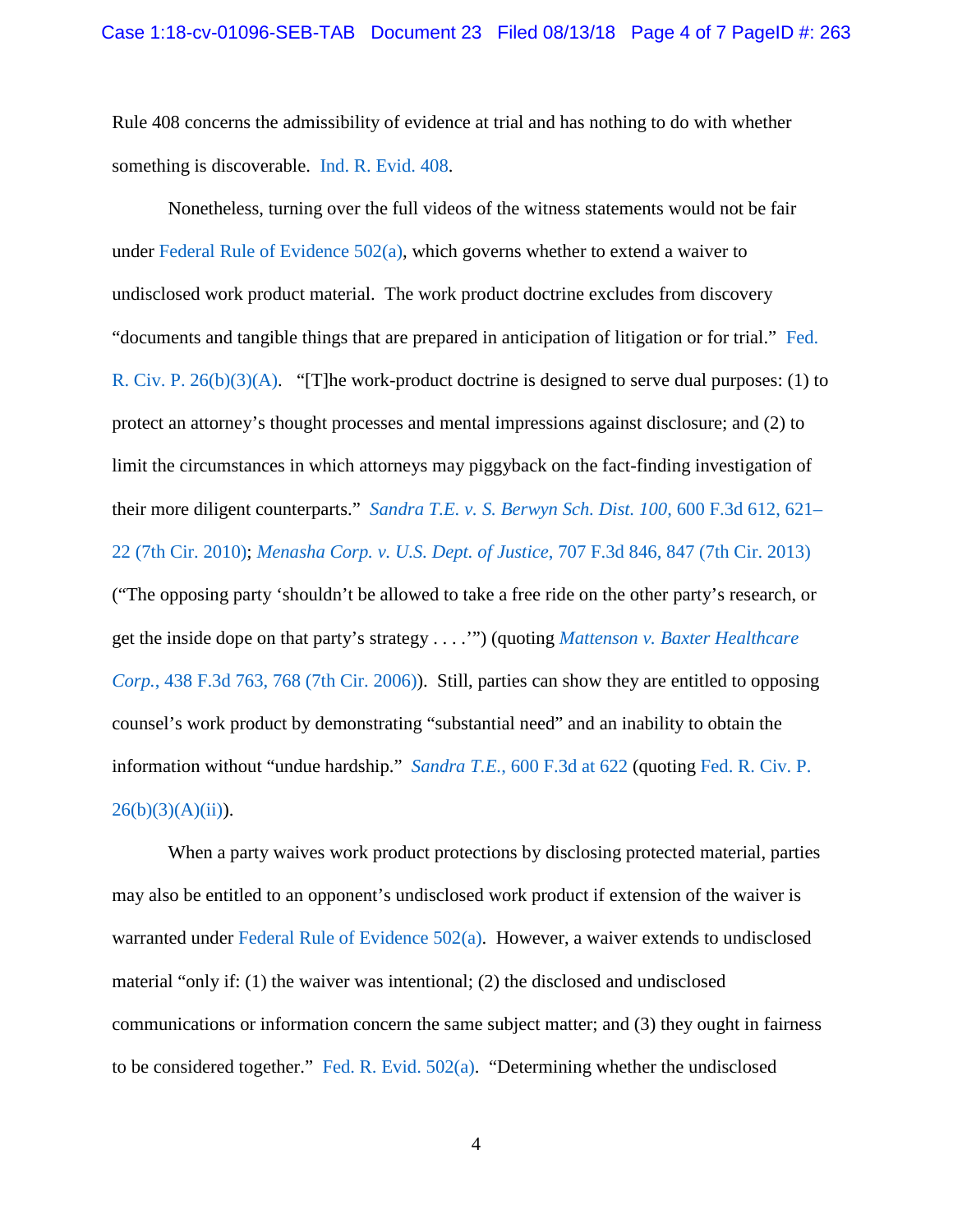material ought to be considered with the disclosed material requires a case-specific analysis of the subject matter and adversaries." *[Appleton Papers, Inc. v. E.P.A.](https://www.westlaw.com/Document/Icbe234894f7a11e2a531ef6793d44951/View/FullText.html?transitionType=Default&contextData=(sc.Default)&VR=3.0&RS=da3.0&fragmentIdentifier=co_pp_sp_506_1026)*, 702 F.3d 1018, 1026 (7th [Cir. 2012\).](https://www.westlaw.com/Document/Icbe234894f7a11e2a531ef6793d44951/View/FullText.html?transitionType=Default&contextData=(sc.Default)&VR=3.0&RS=da3.0&fragmentIdentifier=co_pp_sp_506_1026)

The first two prongs are met; Pinkham's counsel intentionally disclosed the video clips and the clips concern the same witness interviews as the full videos. Coca-Cola argues the third prong is also satisfied. Coca-Cola contends that Pinkham should not be permitted to use the work product doctrine as both a sword and a shield—i.e., to selectively disclose information that supports his claims while withholding information that provides context. In support, Coca-Cola cites a string of cases in which federal courts ordered full disclosure of work product when a party relied on or disclosed portions of protected materials, while withholding the full document: *Hale v. State Farm Mut. Auto. Ins. Co.*[, 12-CV-660-DRH-SCW, 2015 WL 13713551, at \\*2 \(S.D.](https://www.westlaw.com/Document/I5f3683a04f7b11e8ab5389d3771bc525/View/FullText.html?transitionType=Default&contextData=(sc.Default)&VR=3.0&RS=da3.0&fragmentIdentifier=co_pp_sp_999_2)  [Ill. Sept. 28, 2015\);](https://www.westlaw.com/Document/I5f3683a04f7b11e8ab5389d3771bc525/View/FullText.html?transitionType=Default&contextData=(sc.Default)&VR=3.0&RS=da3.0&fragmentIdentifier=co_pp_sp_999_2) *[City of Lakeland Emps. Pension Plan v. Baxter Intern. Inc.](https://www.westlaw.com/Document/Idb1daeb6c13111e2981ea20c4f198a69/View/FullText.html?transitionType=Default&contextData=(sc.Default)&VR=3.0&RS=da3.0&fragmentIdentifier=co_pp_sp_999_2)*, 10-C-6016, 2013 [WL 2151509, at \\*2 \(N.D. Ill. May 16, 2013\);](https://www.westlaw.com/Document/Idb1daeb6c13111e2981ea20c4f198a69/View/FullText.html?transitionType=Default&contextData=(sc.Default)&VR=3.0&RS=da3.0&fragmentIdentifier=co_pp_sp_999_2) *Lerman v. Turner*[, 10-C-2169, 2011 WL 494623,](https://www.westlaw.com/Document/Ic235beae38d011e0aa23bccc834e9520/View/FullText.html?transitionType=Default&contextData=(sc.Default)&VR=3.0&RS=da3.0&fragmentIdentifier=co_pp_sp_999_2)  [at \\*2 \(N.D. Ill. Feb. 4, 2011\);](https://www.westlaw.com/Document/Ic235beae38d011e0aa23bccc834e9520/View/FullText.html?transitionType=Default&contextData=(sc.Default)&VR=3.0&RS=da3.0&fragmentIdentifier=co_pp_sp_999_2) *[In re Aftermarket Filters Antitrust Litig.](https://www.westlaw.com/Document/I8fe26e80f95211dfaa23bccc834e9520/View/FullText.html?transitionType=Default&contextData=(sc.Default)&VR=3.0&RS=da3.0&fragmentIdentifier=co_pp_sp_999_5)*, 08-C-4883, 2010 WL [4791502, at \\*5 \(N.D. Ill. Nov. 18, 2010\);](https://www.westlaw.com/Document/I8fe26e80f95211dfaa23bccc834e9520/View/FullText.html?transitionType=Default&contextData=(sc.Default)&VR=3.0&RS=da3.0&fragmentIdentifier=co_pp_sp_999_5) and *[Granite Partners v. Bear, Stearns & Co., Inc.](https://www.westlaw.com/Document/I32065d5c568411d9bf30d7fdf51b6bd4/View/FullText.html?transitionType=Default&contextData=(sc.Default)&VR=3.0&RS=da3.0&fragmentIdentifier=co_pp_sp_344_55)*, 184 [F.R.D. 49, 55–56 \(S.D.N.Y. 1999\).](https://www.westlaw.com/Document/I32065d5c568411d9bf30d7fdf51b6bd4/View/FullText.html?transitionType=Default&contextData=(sc.Default)&VR=3.0&RS=da3.0&fragmentIdentifier=co_pp_sp_344_55) The cases Coca-Cola cites stand for the proposition that, when a party relies on portions of a witness statement, it is fair to require production of the full statement, even though the statement is work product. *See id.*

While these cases weigh in favor of disclosure, the Court must also consider case-specific facts surrounding the work product at issue. *See Appleton Papers*[, 702 F.3d at 1026.](https://www.westlaw.com/Document/Icbe234894f7a11e2a531ef6793d44951/View/FullText.html?transitionType=Default&contextData=(sc.Default)&VR=3.0&RS=da3.0&fragmentIdentifier=co_pp_sp_506_1026) The facts surrounding the witness statements overwhelmingly weigh against production. The four witnesses whose video-recorded statements are at issue are known to both Pinkham and Coca-Cola. Coca-Cola has not interviewed them or requested their depositions. In short, Coca-Cola is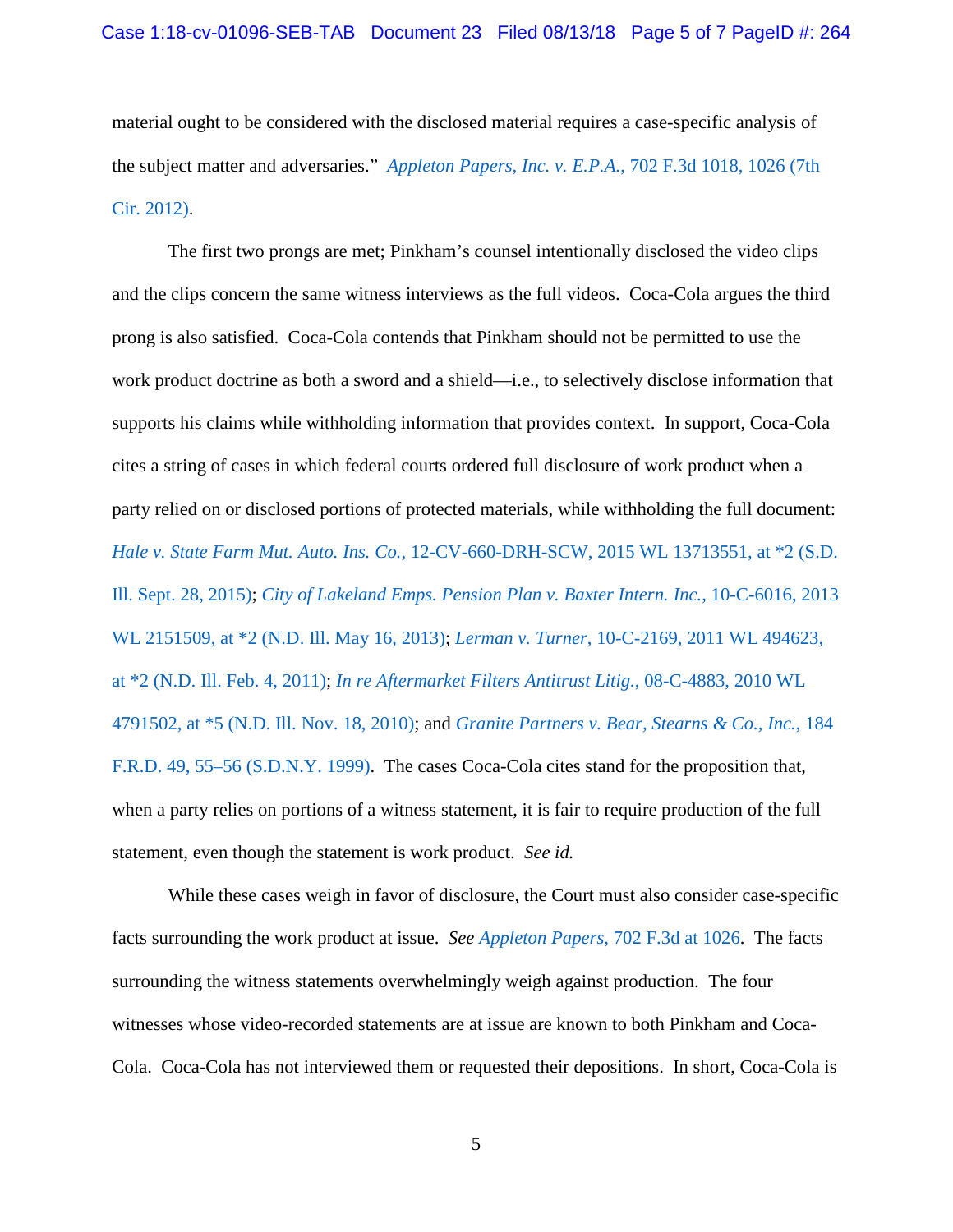attempting the kind of piggybacking and free riding that the work product doctrine is designed to prevent. *See*, *e.g.*, *[Sandra T.E. v. S. Berwyn Sch. Dist. 100](https://www.westlaw.com/Document/Ic9cb94283bd111df8bf6cd8525c41437/View/FullText.html?transitionType=Default&contextData=(sc.Default)&VR=3.0&RS=da3.0&fragmentIdentifier=co_pp_sp_506_621)*, 600 F.3d 612, 621-22 (7th Cir. [2010\);](https://www.westlaw.com/Document/Ic9cb94283bd111df8bf6cd8525c41437/View/FullText.html?transitionType=Default&contextData=(sc.Default)&VR=3.0&RS=da3.0&fragmentIdentifier=co_pp_sp_506_621) *Menasha Corp. v. U.S. Dept. of Justice*[, 707 F.3d 846, 847 \(7th Cir. 2013\).](https://www.westlaw.com/Document/I20bf54ab7b7b11e2bae89fc449e7cd17/View/FullText.html?transitionType=Default&contextData=(sc.Default)&VR=3.0&RS=da3.0&fragmentIdentifier=co_pp_sp_506_847) Rather than Pinkham using elusive, privileged information as a sword and shield, the facts show Pinkham used information generally available to both Pinkham and Coca-Cola, and Coca-Cola now wants to save itself the trouble of interviewing the witnesses itself. Pinkham should not be penalized for sharing information that Coca-Cola has the independent ability to accurately contextualize. This comports with public policy favoring settlement, and not prejudicing parties who make efforts to reach a compromise. *[Bridges v. Metromedia Steakhouse Co., L.P.](https://www.westlaw.com/Document/I3e6f5998d44f11d983e7e9deff98dc6f/View/FullText.html?transitionType=Default&contextData=(sc.Default)&VR=3.0&RS=da3.0&fragmentIdentifier=co_pp_sp_578_166)*, 807 N.E.2d 162,

## [166 \(Ind. App. 2004\).](https://www.westlaw.com/Document/I3e6f5998d44f11d983e7e9deff98dc6f/View/FullText.html?transitionType=Default&contextData=(sc.Default)&VR=3.0&RS=da3.0&fragmentIdentifier=co_pp_sp_578_166)

Coca-Cola argues in a footnote that, regardless of waiver, it is entitled to the videos because it has a substantial need and cannot obtain equivalent witness interviews without undue hardship. While such a showing could result in compelled disclosure of work product, s*ee Sandra T.E.*[, 600 F.3d at](https://www.westlaw.com/Document/Ic9cb94283bd111df8bf6cd8525c41437/View/FullText.html?transitionType=Default&contextData=(sc.Default)&VR=3.0&RS=da3.0&fragmentIdentifier=co_pp_sp_506_622) 622, Coca-Cola's argument is unpersuasive. Coca-Cola contends that the witnesses may have forgotten details in the three years since the collision; they might forget or omit evidence that favors its positions; and that Pinkham may have an advantage because he interviewed the witnesses at least nine months ago, so the witnesses may have had a better memory then. However, Coca-Cola has not shown there are any barriers to interviewing or deposing the witnesses, and any memory loss is purely speculative because Coca-Cola has not attempted to interview the witnesses to see what they remember.

6